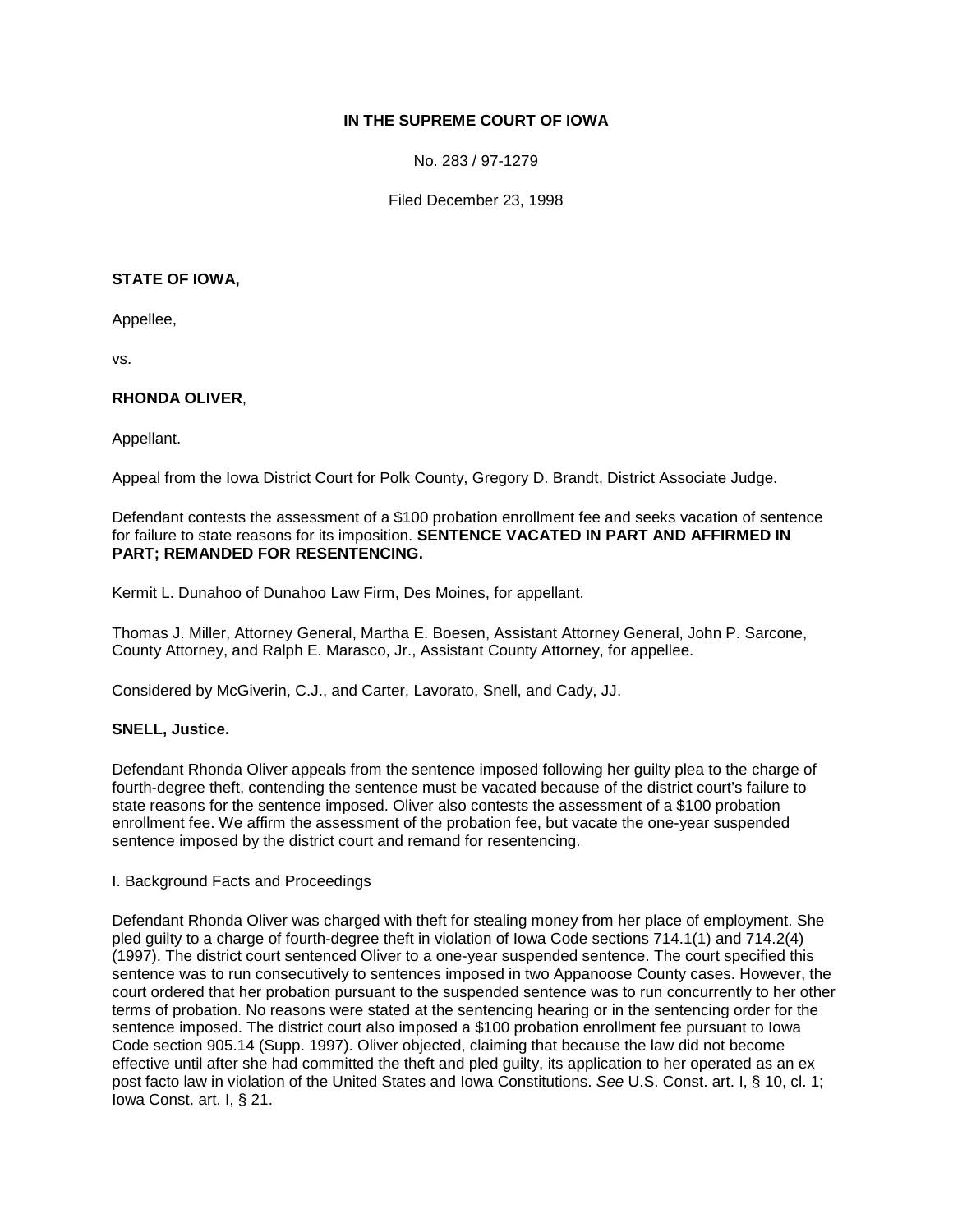#### II. Scope of Review

"We review the record to determine if the district court abused its discretion in failing to state reasons for the sentence imposed." *State v. Mudra*, 532 N.W.2d 765, 766 (Iowa 1995) (citing *State v. Dvorsky*, 322 N.W.2d 62, 67 (Iowa 1982)). An abuse of discretion will be found only when a court acts on grounds clearly untenable or to an extent clearly unreasonable. *Id.* We review Oliver's constitutional claim de novo. Iowa R. App. P. 4.

#### III. Failure to State Reasons for Sentence Imposed

Oliver first contends her sentence must be reversed and the case remanded for resentencing because the district court failed to state reasons for the sentence imposed. Iowa Rule of Criminal Procedure 22(3)(d) requires a trial court to state on the record its reasons for selecting a particular sentence. Although the explanation need not be detailed, at least a cursory explanation must be provided to allow appellate review of the trial court's discretionary action. *State v. Johnson*, 445 N.W.2d 337, 343 (Iowa 1989) (finding a "terse and succinct" statement may be sufficient, "so long as the brevity of the court's statement does not prevent review of the trial court's sentencing discretion").

The district court stated as follows at the sentencing proceeding:

In your case I do find you guilty of the offense of theft in the fourth degree . . . . I'm going to sentence you to incarceration for a period of one year. I'm going to suspend that time, and I'm going to place you on formal probation for a period of one year from today's date. Your jail sentence is going to run consecutive with your sentence in Appanoose County. . . .

. . . .

. . . [I]t is my intention for probation in this matter [to] run concurrently with her other probation. I know the sentence ran consecutively. . . .

The record is devoid of any reasons for the sentence imposed. As shown by the court's statement excerpted above, no reasons were given for either the length of sentence chosen or the decision to have the sentence run consecutively to the Appanoose County sentence.

The State responds that Oliver did not preserve error on this issue because it cannot be determined from the record whether the plea agreement included a provision for the imposition of a sentence that would run consecutively to the Appanoose County sentence. If that were the case, no statement of reasons would have been necessary, because the court would not be exercising its discretion, but merely giving effect to the parties' agreement. *See State v. Snyder*, 336 N.W.2d 728, 729 (Iowa 1983). Therefore, the rationale behind rule 22(3)(d) would be inapplicable. *See id.*

Unlike prior cases in which we have found no abuse of discretion because the defendant failed to provide a sufficient record for review, *see, e.g., Mudra*, 532 N.W.2d at 766, the record here is sufficient to enable review of the district court proceedings. The petition to plead guilty does not disclose a provision for consecutive sentences. Moreover, the district court did not reference such an agreement at the sentencing proceeding when it imposed consecutive sentences. We find the State's intimation that such an agreement existed, without further proof, to be without merit.

The State argues next that despite the district court's express statement at the sentencing hearing regarding its intent to have the sentence run consecutively to the Appanoose County sentence, the court did not actually impose consecutive sentences because the sentence was suspended and the probation terms were ordered to run concurrently. Thus, the State reasons that because the consecutive sentence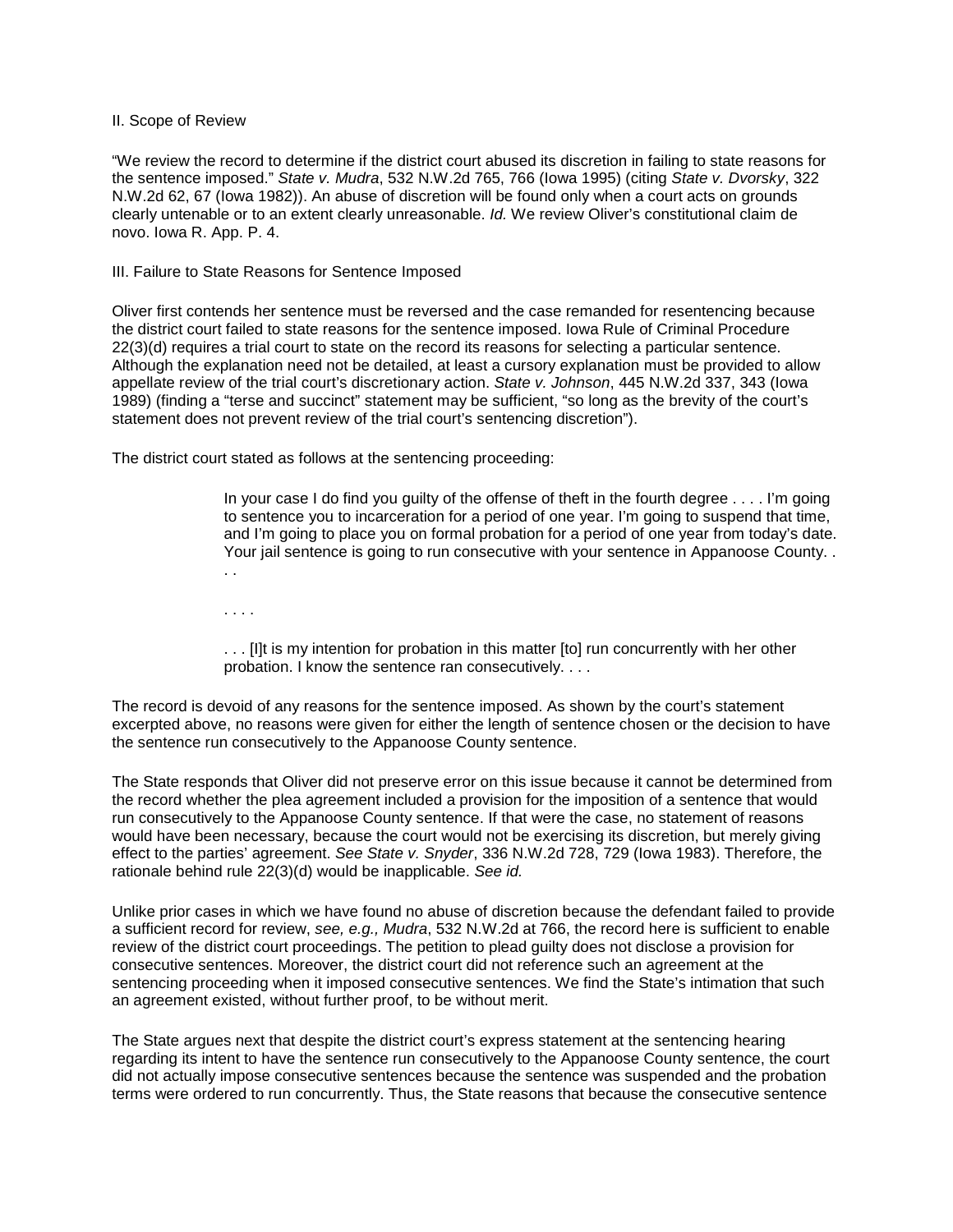provision would only take effect if the defendant violated the terms of probation, the court was not required to give any reasons for choosing such a sentence.

This argument ignores the fact that the court failed to give *any* reason for the sentence imposed–not only regarding the consecutive sentence provision, but regarding the length of sentence as well. This omission alone is sufficient error to warrant vacation of the defendant's sentence. *See* Iowa R. Crim. P. 22(3)(d) ("The court shall state on the record its reason for selecting the particular sentence."). Furthermore, we recently noted in *State v. Patterson*, 586 N.W.2d 83, 84 (Iowa 1998), that although the suspension of a sentence prevents or delays its execution, it does not alter its character as a sentence of confinement. Therefore, the sentence imposed must be considered a consecutive sentence, not a concurrent sentence as the State submits. We reject the State's argument that consecutive sentences were not actually imposed.

The State finally argues "it is clear from the record" that the reason for imposing this particular sentence was the defendant's prior criminal record. Although the record does disclose prior offenses committed by the defendant, the court does not list this as a reason, nor does it list any reason, for imposing this sentence. Thus, we reject this contention as well.

Based on the district court's failure to disclose its reasons for the sentence imposed, we vacate the portion of defendant's sentence which imposes a one-year suspended jail sentence and remand for resentencing.

IV. Assessment of Probation Enrollment Fee

Oliver also contends the district court improperly assessed a \$100 probation enrollment fee, as prescribed by Iowa Code section 905.14 (Supp. 1997). Oliver contends assessment of this fee operates as an ex post facto law because section 905.14 did not take effect until July 1, 1997. This date was after the commission of the crime and the defendant's guilty plea, but prior to the sentencing hearing, which took place on July 11, 1997.

Section 905.14 provides as follows:

1. A person placed on probation or parole and subject to supervision by a district department shall be required to pay an enrollment fee to the district department to offset the costs of supervision. The fee shall be based on the offense class of the most serious offense for which the person has received probation or parole, including deferred judgments or deferred sentences, and shall be as follows:

*a.* For a felony, one hundred fifty dollars.

*b.* For an aggravated misdemeanor, one hundred twenty-five dollars.

*c.* For a serious or simple misdemeanor, one hundred dollars.

2. The fees established pursuant to this section shall not be waived by the sentencing court. Each district department shall retain fees collected for administrative and program services.

3. The department of corrections may adopt rules for the administration of this section. If adopted, the rules shall include a provision for waiving the collection of fees for persons determined to be unable to pay.